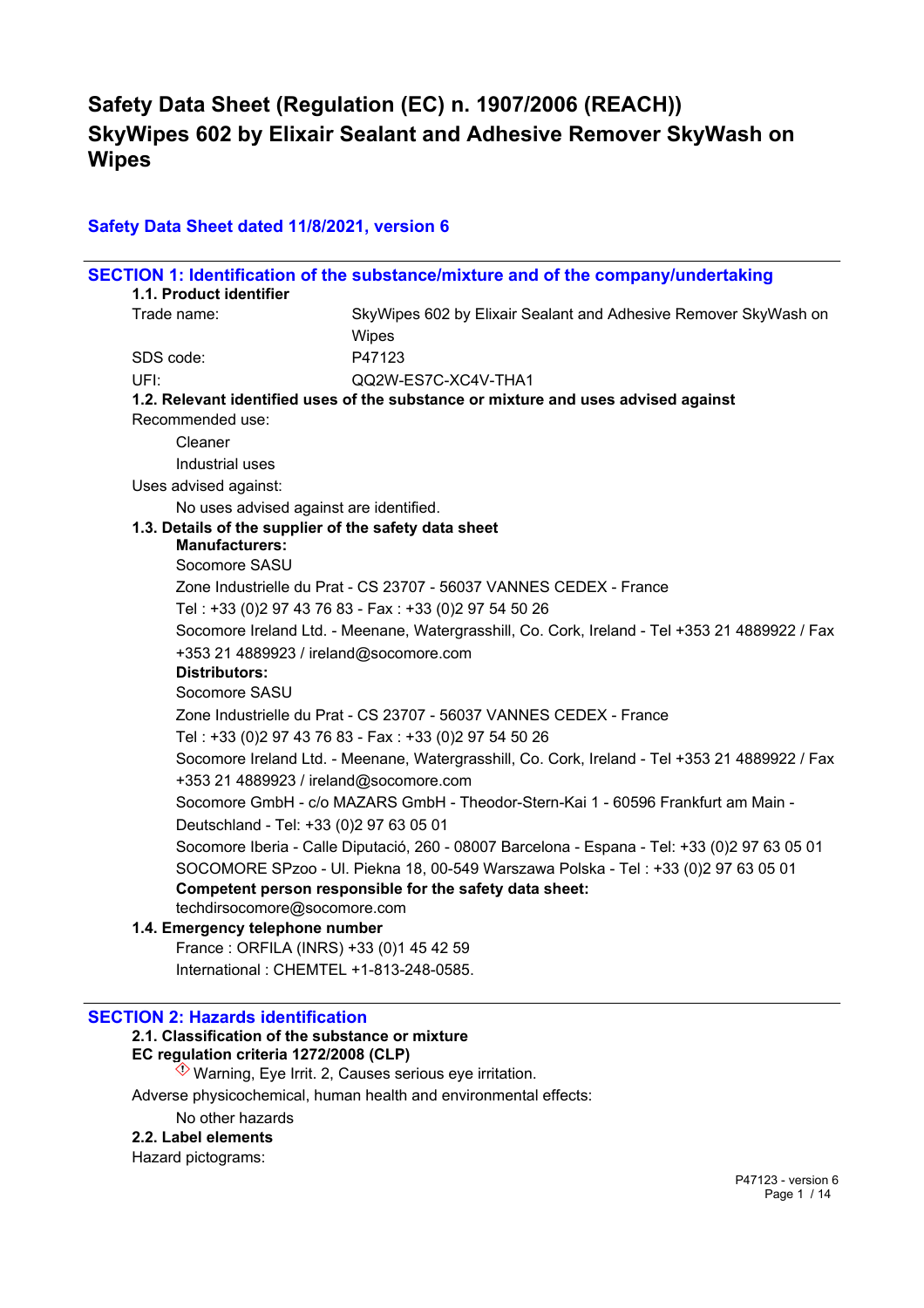

Warning Hazard statements: H319 Causes serious eye irritation. Precautionary statements: P264 Wash hands thoroughly after handling. P280 Wear eye protection. P305+P351+P338 IF IN EYES: Rinse cautiously with water for several minutes. Remove contact lenses, if present and easy to do. Continue rinsing. P337+P313 If eye irritation persists: Get medical advice/attention. Special Provisions: None Special provisions according to Annex XVII of REACH and subsequent amendments: None **2.3. Other hazards**

vPvB Substances: None - PBT Substances: None Other Hazards: No other hazards

## **SECTION 3: Composition/information on ingredients**

- **3.1. Substances**
	- N.A.

## **3.2. Mixtures**

Hazardous components within the meaning of the CLP regulation and related classification:

| Qty          | <b>Name</b>        | Ident. Number                 |                                              | <b>Classification</b>                                                                                                                                                                                                                                                                           |
|--------------|--------------------|-------------------------------|----------------------------------------------|-------------------------------------------------------------------------------------------------------------------------------------------------------------------------------------------------------------------------------------------------------------------------------------------------|
| $>= 1\%$ -   | ALKYL ALCOHOLS     | CAS:                          | 68439-46-3                                   | $\sqrt[6]{3.1/4}$ /Oral Acute Tox. 4 H302                                                                                                                                                                                                                                                       |
| $< 3\%$      | (C10) ETHOXYLATES  |                               | REACH No.: Exempted----                      | <sup>◆</sup> 3.3/1 Eye Dam. 1 H318                                                                                                                                                                                                                                                              |
| $>= 0.5\%$ - | Dipropylene glycol | CAS:                          | 34590-94-8                                   | Substance with a Union workplace                                                                                                                                                                                                                                                                |
| $< 1\%$      | monomethylether    | EC:                           | 252-104-2                                    | exposure limit.                                                                                                                                                                                                                                                                                 |
| $< 0.1\%$    | 2-AMINOETHANOL     | CAS:<br>EC:<br>REACH No.: 01- | 141-43-5<br>205-483-3<br>2119486455<br>$-28$ | $\sqrt{$}$ 3.1/4/Inhal Acute Tox. 4 H332<br><b><sup>→</sup>3.3/1 Eye Dam. 1 H318</b><br><b>13.8/3 STOT SE 3 H335</b><br>$\sqrt[4]{3.1/4}$ /Dermal Acute Tox. 4 H312<br>$\sqrt{$}$ 3.1/4/Oral Acute Tox. 4 H302<br><b><sup>→</sup>3.2/1B Skin Corr. 1B H314</b><br>4.1/C3 Aquatic Chronic 3 H412 |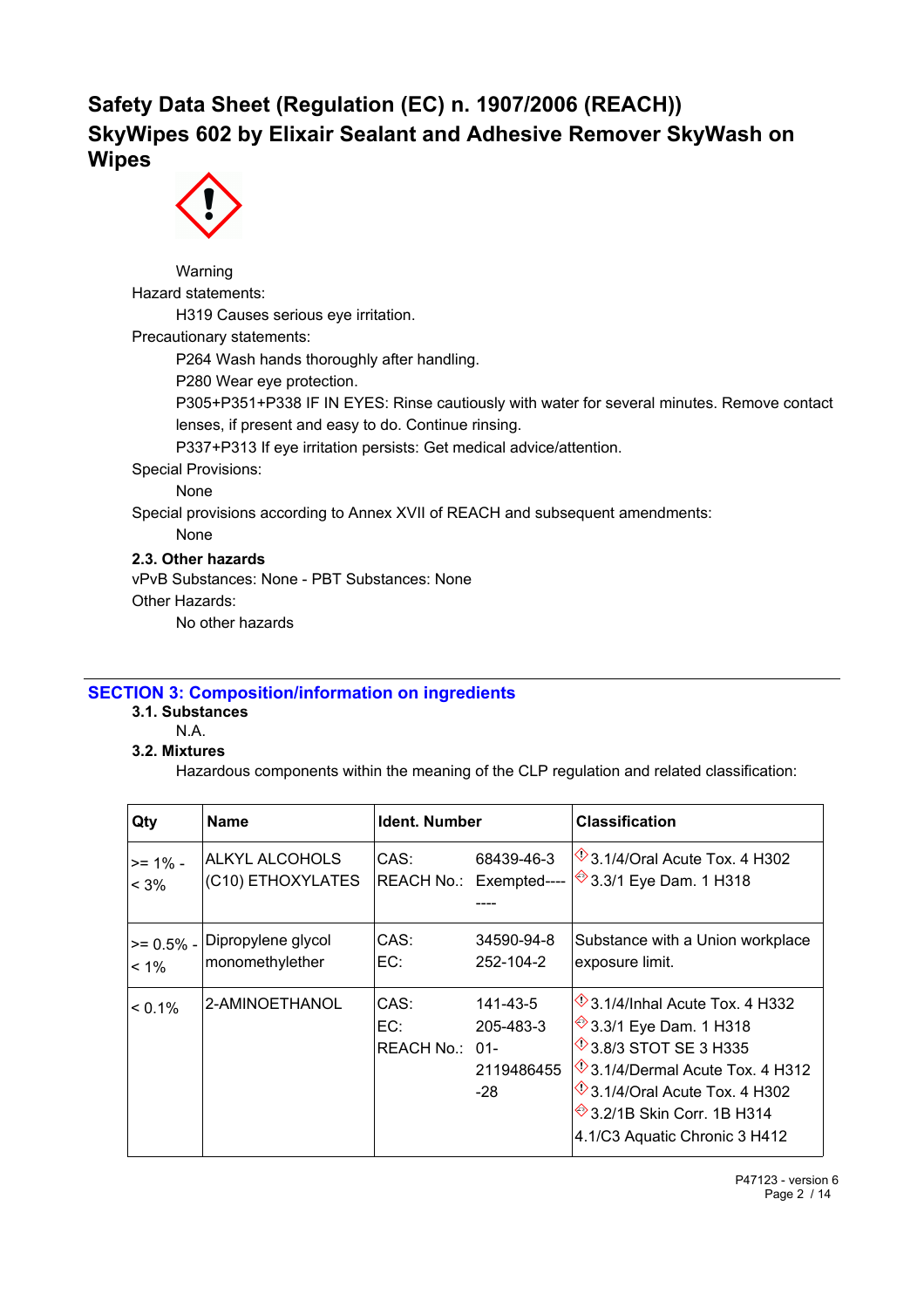## **SECTION 4: First aid measures**

#### **4.1. Description of first aid measures**

In case of skin contact:

Immediately take off all contaminated clothing.

Areas of the body that have - or are only even suspected of having - come into contact with the product must be rinsed immediately with plenty of running water and possibly with soap.

Wash thoroughly the body (shower or bath).

Remove contaminated clothing immediately and dispose of safely.

After contact with skin, wash immediately with soap and plenty of water.

#### In case of eyes contact:

After contact with the eyes, rinse with water with the eyelids open for a sufficient length of time, then consult an opthalmologist immediately.

Protect uninjured eye.

#### In case of Ingestion:

Do not induce vomiting. Obtain a medical examination.

In case of Inhalation:

Remove casualty to fresh air and keep warm and at rest.

### **4.2. Most important symptoms and effects, both acute and delayed** None

#### **4.3. Indication of any immediate medical attention and special treatment needed**

In case of accident or unwellness, seek medical advice immediately (show directions for use or safety data sheet if possible).

Treatment:

No particular treatment.

### **SECTION 5: Firefighting measures**

#### **5.1. Extinguishing media**

Suitable extinguishing media: Water. Carbon dioxide (CO2). Extinguishing media which must not be used for safety reasons: None in particular.

### **5.2. Special hazards arising from the substance or mixture**

Do not inhale explosion and combustion gases.

Burning produces heavy smoke.

### **5.3. Advice for firefighters**

Use suitable breathing apparatus .

Collect contaminated fire extinguishing water separately. This must not be discharged into drains. Move undamaged containers from immediate hazard area if it can be done safely.

#### **SECTION 6: Accidental release measures**

### **6.1. Personal precautions, protective equipment and emergency procedures**

Wear personal protection equipment.

Remove persons to safety.

See protective measures under point 7 and 8.

### **6.2. Environmental precautions**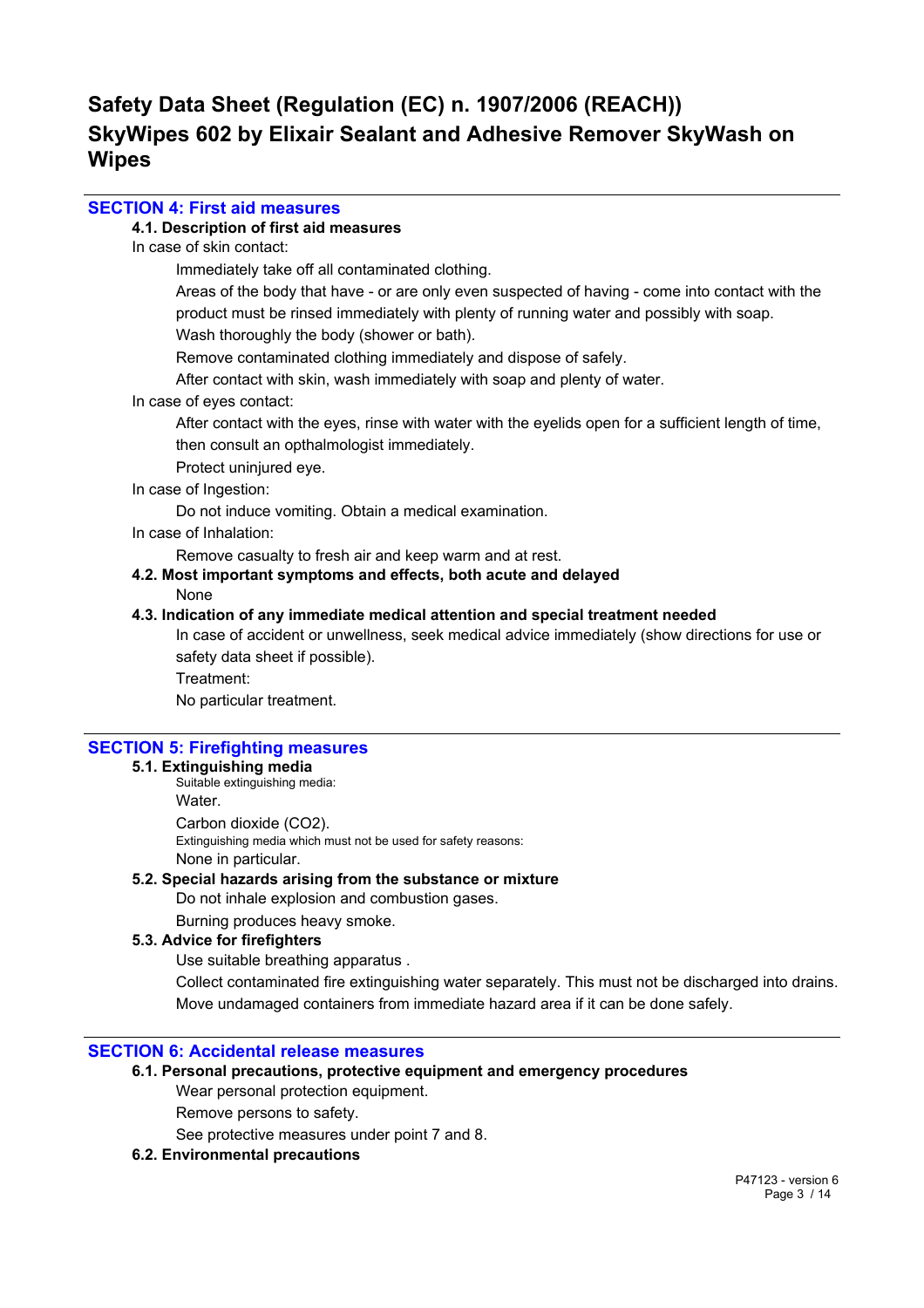Do not allow to enter into soil/subsoil. Do not allow to enter into surface water or drains. Retain contaminated washing water and dispose it.

In case of gas escape or of entry into waterways, soil or drains, inform the responsible authorities. Suitable material for taking up: absorbing material, organic, sand

#### **6.3. Methods and material for containment and cleaning up**

Wash with plenty of water.

## **6.4. Reference to other sections**

See also section 8 and 13

## **SECTION 7: Handling and storage**

### **7.1. Precautions for safe handling**

Avoid contact with skin and eyes, inhalation of vapours and mists.

Don't use empty container before they have been cleaned.

Before making transfer operations, assure that there aren't any incompatible material residuals in the containers.

See also section 8 for recommended protective equipment.

Advice on general occupational hygiene:

Contamined clothing should be changed before entering eating areas.

Do not eat or drink while working.

### **7.2. Conditions for safe storage, including any incompatibilities**

Keep away from food, drink and feed.

Incompatible materials:

None in particular.

Instructions as regards storage premises:

Adequately ventilated premises.

### **7.3. Specific end use(s)**

None in particular

## **SECTION 8: Exposure controls/personal protection**

### **8.1. Control parameters**

#### Occupational exposure limit values

Dipropylene glycol monomethylether - CAS: 34590-94-8

- OEL Type: EU - TWA(8h): 308 mg/m3, 50 ppm - Notes: Skin

 - OEL Type: ACGIH - TWA(8h): 100 ppm - STEL: 150 ppm - Notes: Skin - Eye and URT irr, CNS impair

### 2-AMINOETHANOL - CAS: 141-43-5

- OEL Type: National - TWA(8h): 0.5 mg/m3 - Notes: Germany- DFG, EU, Y, Sh, H, 11

 - OEL Type: National - TWA(8h): 2.5 mg/m3, 1 ppm - STEL: 7.6 mg/m3, 3 ppm - Notes: France VLEC - TMP N° 49, 49 Bis

- OEL Type: EU - TWA(8h): 2.5 mg/m3, 1 ppm - STEL: 7.6 mg/m3, 3 ppm - Notes: Skin

- OEL Type: ACGIH - TWA(8h): 3 ppm - STEL: 6 ppm - Notes: Eye and skin irr

 - OEL Type: National - TWA(8h): 2.5 mg/m3, 0.98 ppm - STEL: 7.6 mg/m3, 3 ppm - Notes: Netherland

 - OEL Type: National - TWA(8h): 2.5 mg/m3, 1 ppm - STEL: 7.6 mg/m3, 3 ppm - Notes: **Belgium** 

- OEL Type: National - TWA(8h): 2.5 mg/m3, 1 ppm - STEL: 7.6 mg/m3, 3 ppm - Notes: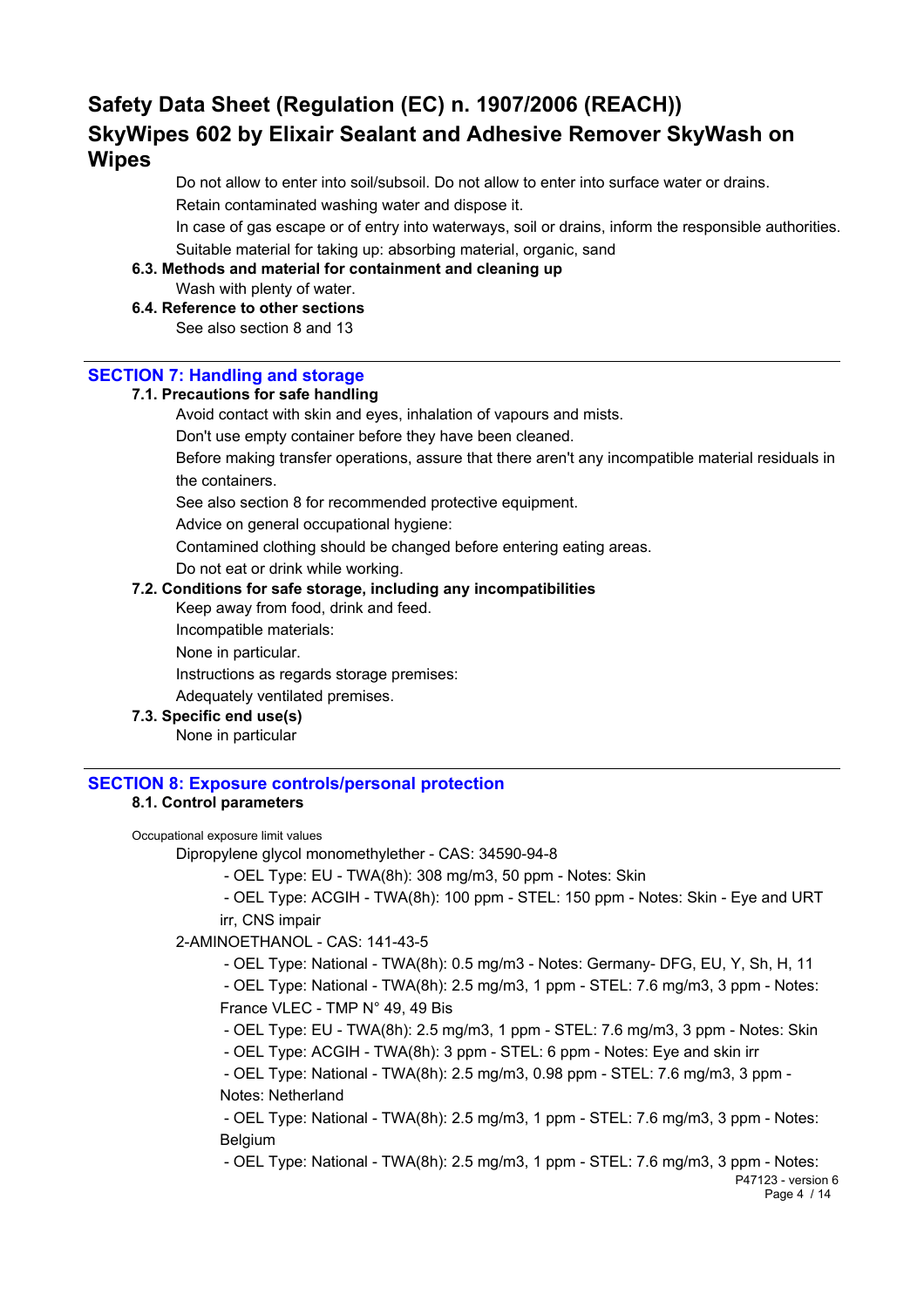UK

DNEL Exposure Limit Values 2-AMINOETHANOL - CAS: 141-43-5 Worker Industry: 1 mg/kg - Consumer: 0.24 mg/kg - Exposure: Human Dermal - Frequency: Long Term, systemic effects Worker Industry: 3.3 mg/m3 - Consumer: 2 mg/m3 - Exposure: Human Inhalation - Frequency: Long Term, local effects Consumer: 3.75 mg/kg - Exposure: Human Oral - Frequency: Long Term, local effects PNEC Exposure Limit Values

2-AMINOETHANOL - CAS: 141-43-5

Target: Fresh Water - Value: 0.085 mg/l Target: Marine water - Value: 0.0085 mg/l Target: Freshwater sediments - Value: 0.425 mg/l Target: Marine water sediments - Value: 0.0425 mg/l Target: Microorganisms in sewage treatments - Value: 100 mg/l Target: Soil (agricultural) - Value: 0.035 mg/kg Target: PNEC intermittent - Value: 0.025 mg/l

Biological Exposure Index

N.A.

#### **8.2. Exposure controls**

See below, example of PPE to use.

Eye protection: Use close fitting safety goggles, don't use eye lens. Protection for skin: Use clothing that provides comprehensive protection to the skin, e.g. cotton, rubber, PVC or viton. Protection for hands: Use protective gloves that provides comprehensive protection, e.g. P.V.C., neoprene or rubber. Respiratory protection: Not needed for normal use. Thermal Hazards: None Environmental exposure controls: None Appropriate engineering controls: None Other conditions affecting workers exposure: None

### **SECTION 9: Physical and chemical properties**

#### **9.1. Information on basic physical and chemical properties**

| <b>Properties</b>      | <b>Value</b>              | Method:       | <b>Notes</b> |
|------------------------|---------------------------|---------------|--------------|
| Appearance and colour: | Liquid coated<br>on wipes | $\sim$ $\sim$ | $- -$        |
| Odour:                 | N.A.                      | $- -$         | $- -$        |

P47123 - version 6 Page 5 / 14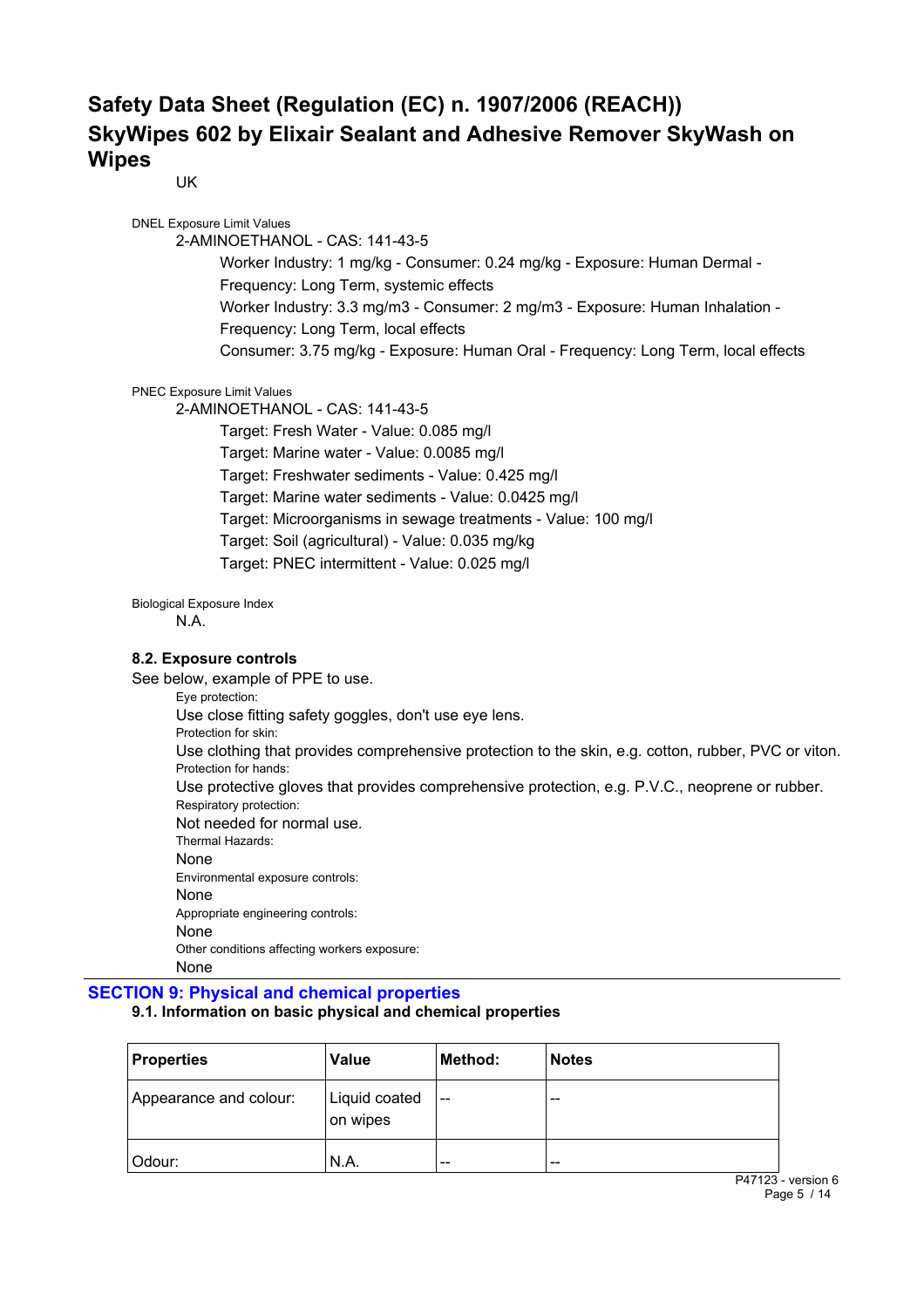| Odour threshold:                                 | N.A.              | -- |    |
|--------------------------------------------------|-------------------|----|----|
| pH:                                              | 6.5               | -- | -- |
| Melting point / freezing<br>point:               | N.A.              |    |    |
| Initial boiling point and<br>boiling range:      | 100°C             | -- |    |
| Flash point (°C):                                | $>100^{\circ}$ C  | -- | -- |
| Flash Point (°F):                                | N.A.              | -- |    |
| Evaporation rate:                                | N.A.              | -- |    |
| Solid/gas flammability:                          | N.A.              | -- | -- |
| Upper/lower flammability<br>or explosive limits: | N.A.              |    |    |
| Vapour pressure:                                 | 2333.1<br>Pa@20°C | -- | -- |
| Vapour density:                                  | N.A.              | -- | -- |
| Relative density:                                | 1.007-1.017       | -- |    |
| Solubility in water:                             | N.A.              | -- | -- |
| Solubility in oil:                               | N.A.              | -- | -- |
| Partition coefficient (n-<br>octanol/water):     | N.A.              | -- |    |
| Auto-ignition temperature:                       | N.A.              | -- | -- |
| Decomposition<br>temperature:                    | N.A.              | ۰. |    |
| Viscosity:                                       | 0.001Pa.s         | -- |    |
| Explosive properties:                            | N.A.              | -- |    |
| Oxidizing properties:                            | N.A.              | -- | -- |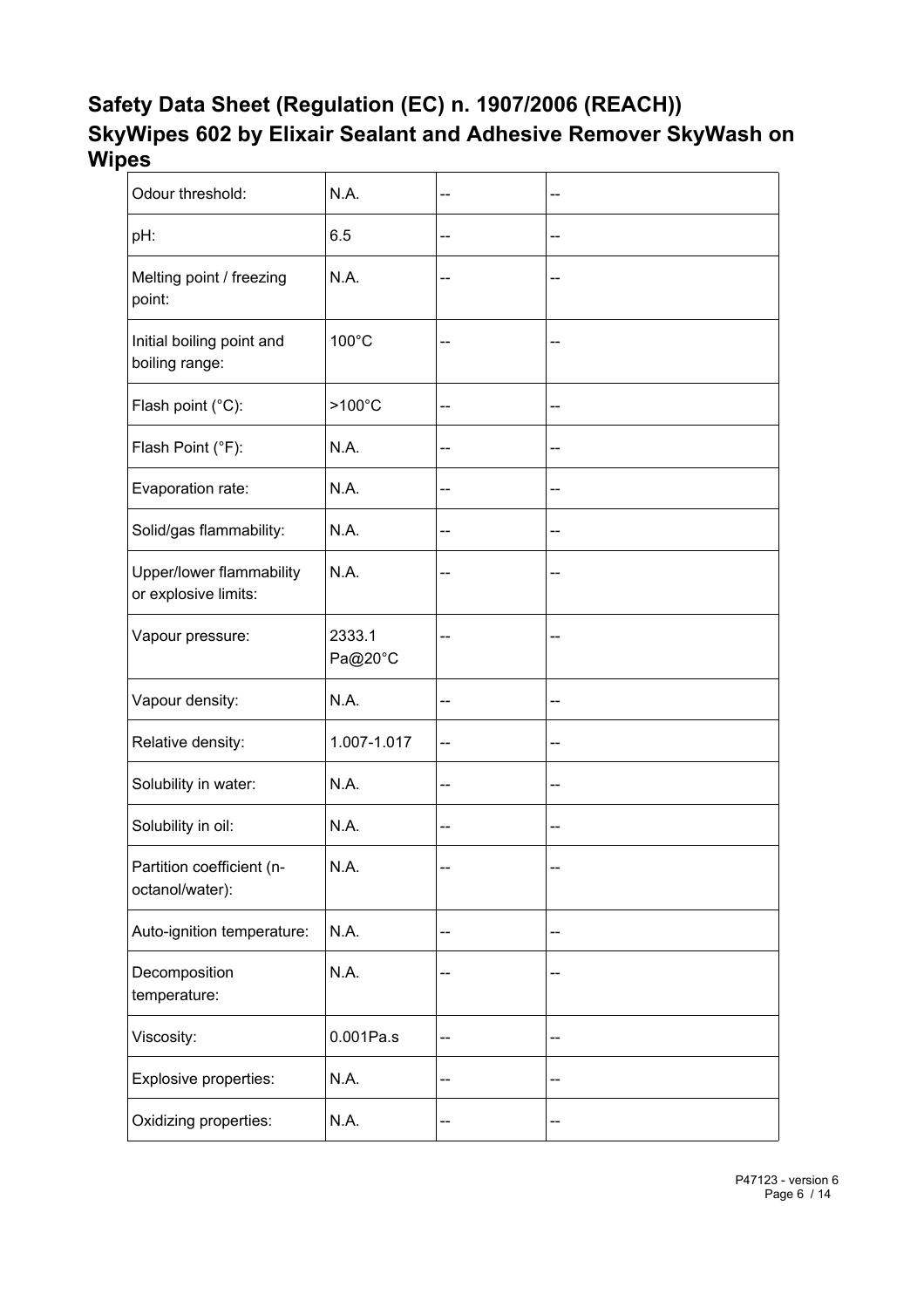9.2. Other information

| <b>Properties</b>                              | <b>Value</b> | Method: | <b>Notes</b> |
|------------------------------------------------|--------------|---------|--------------|
| Miscibility:                                   | N.A.         | $-$     | --           |
| Fat Solubility:                                | N.A.         | $- -$   | --           |
| Conductivity:                                  | N.A.         | --      | --           |
| <b>Substance Groups</b><br>relevant properties | N.A.         | $-$     | --           |

Volatile Organic compounds - VOCs = 69.7 g/l

### **SECTION 10: Stability and reactivity**

- **10.1. Reactivity**
	- Stable under normal conditions
- **10.2. Chemical stability** Stable under normal conditions
- **10.3. Possibility of hazardous reactions** None
- **10.4. Conditions to avoid** Stable under normal conditions.
- **10.5. Incompatible materials** None in particular.
- **10.6. Hazardous decomposition products** None.

## **SECTION 11: Toxicological information**

#### **11.1. Information on toxicological effects**

Toxicological information of the product: N.A.

Toxicological information of the main substances found in the product: ALKYL ALCOHOLS (C10) ETHOXYLATES - CAS: 68439-46-3 Acute toxicity: Test: LD50 - Route: Skin - Species: Rabbit > 2000 mg/kg Test: LD50 - Route: Oral - Species: Rat > 300 mg/kg Test: LD50 - Route: Oral - Species: Rat <= 2000 mg/kg 2-AMINOETHANOL - CAS: 141-43-5 Acute toxicity: Test: LD50 - Route: Oral - Species: Rat = 1089 mg/kg Test: LD50 - Route: Skin - Species: Rabbit > 1000 mg/kg Test: LC50 - Route: Inhalation Dust > 1 mg/l - Duration: 4h Reproductive toxicity: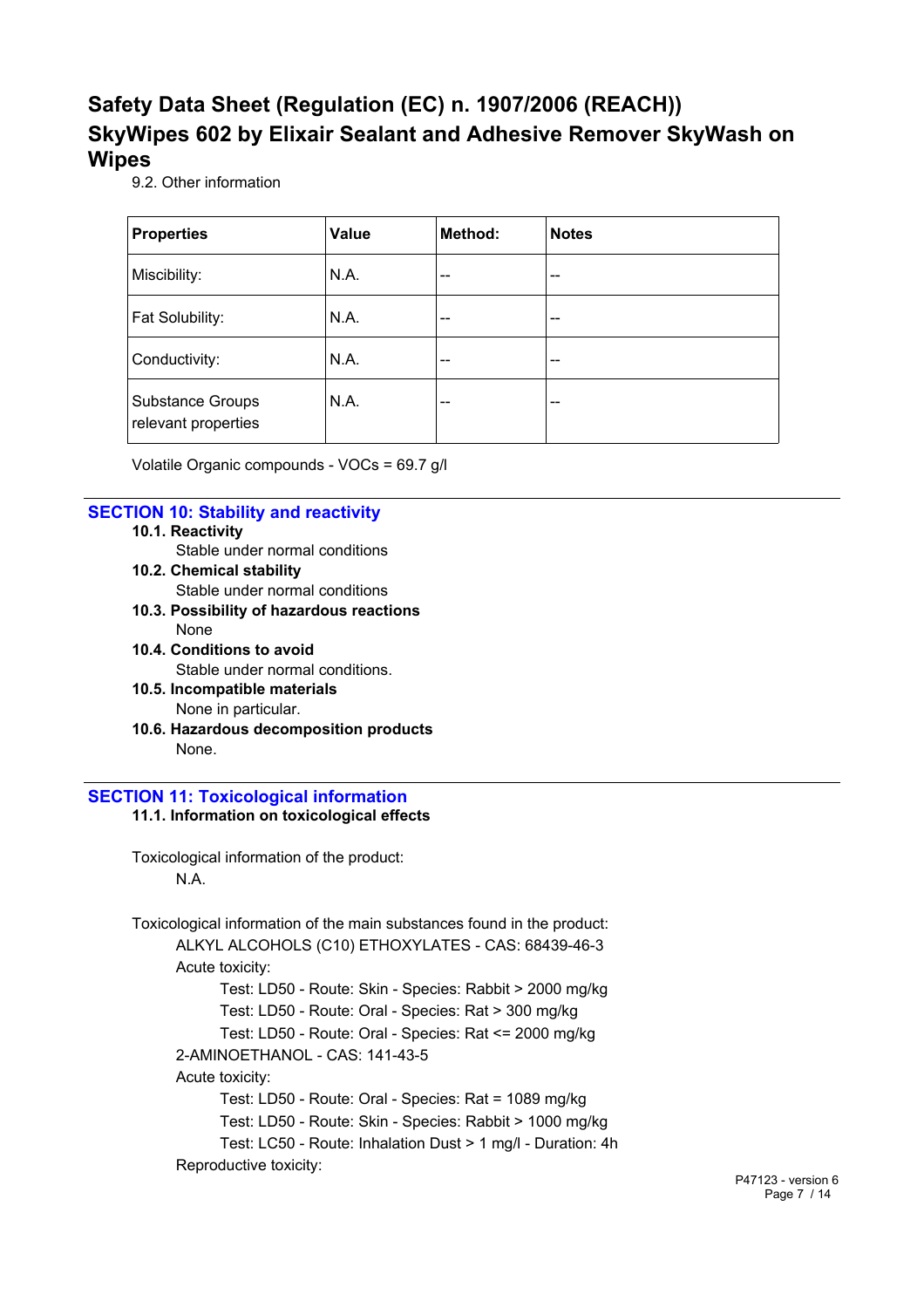Test: NOAEL - Species: Rat = 225 MGKGBWDAY - Notes: development Test: NOAEL - Species: Rat = 300 MGKGBWDAY - Notes: fertility STOT-single exposure: Test: C - Route: Inhalation Dust > 5 mg/l - Duration: 4h STOT-repeated exposure: Test: NOAEL - Route: Oral - Species: Rat = 300 mg/kg/d - Duration: > 75 days - Source: OECD 416, Experimental value - Notes: Effect: Body weight, weight of organs, consumption food Test: NOAEC - Route: Inhalation - Species: Rat = 10 mg/m3 - Duration: 4 weeks (daily, 5 days/week) - Source: OECD 412, Experimental value - Notes: Effect: Lesions to the larynx, trachea and lungs Test: NOEC - Route: Inhalation - Species: Rabbit = 150 mg/m3 - Duration: 4 weeks (daily, 5 days/week) - Source: OECD 412, Experiemental value - Notes: No adverse systemic effects

If not specified in other sections, the information required in Regulation (EU)2015/830 listed below must be considered as not relevant.:

Acute toxicity;

Skin corrosion/irritation; Serious eye damage/irritation; Respiratory or skin sensitisation; Germ cell mutagenicity; Carcinogenicity; Reproductive toxicity; STOT-single exposure; STOT-repeated exposure; Aspiration hazard.

Other toxicological information:

ALKYL ALCOHOLS (C10) ETHOXYLATES Eye contact: Severe eye irritation. Ingestion: Harmful if swallowed Stomach pain Inhalation - May irritate respiratory tracts. Skin contact: Pain or irritation, redness Eye contact: Pain or irritation, tearing, redness

-

2-AMINOETHANOL Low subchronic toxicity by dermal, oral and inhalation routes. Skin corrosion / irritation (rabbit):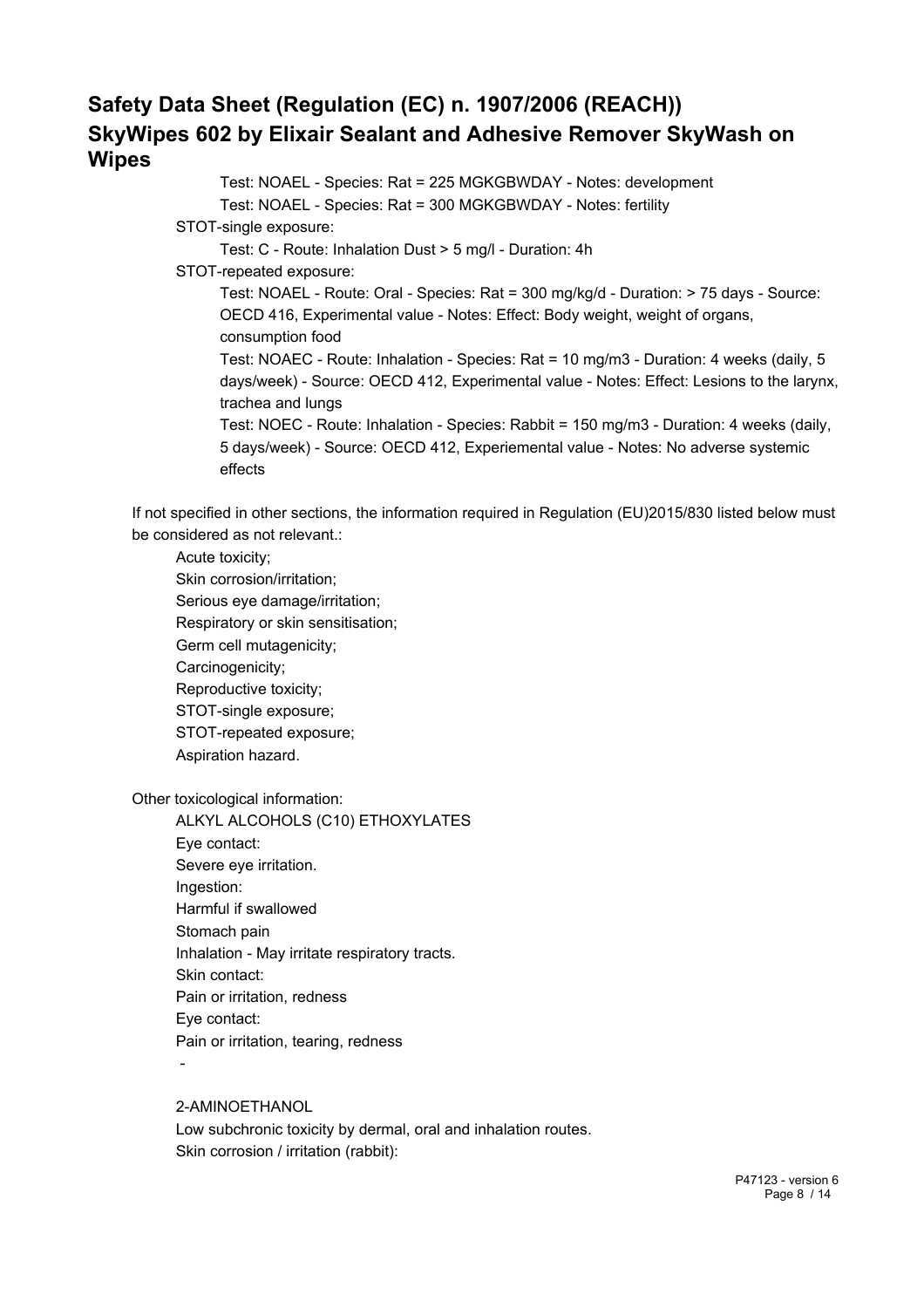Corrosive Severe eye injury/irritation (rabbit): Irritating effect

## **SECTION 12: Ecological information**

```
12.1. Toxicity
Adopt good working practices, so that the product is not released into the environment.
ALKYL ALCOHOLS (C10) ETHOXYLATES - CAS: 68439-46-3
a) Aquatic acute toxicity:
      Endpoint: EC50 - Species: Algae >= 1 mg/l - Duration h: 48
      Endpoint: EC50 - Species: Algae <= 10 mg/l - Duration h: 48
      Endpoint: EC50 - Species: Daphnia >= 1 mg/l - Duration h: 48
      Endpoint: EC50 - Species: Daphnia <= 10 mg/l - Duration h: 48
      Endpoint: LC50 - Species: Fish >= 1 mg/l - Duration h: 48
      Endpoint: LC50 - Species: Fish <= 10 mg/kg - Duration h: 48
2-AMINOETHANOL - CAS: 141-43-5
a) Aquatic acute toxicity:
      Endpoint: LC50 - Species: Fish = 349 mg/l - Duration h: 96 - Notes: Cyprinus carpio
      Endpoint: LC50 - Species: Fish = 170 mg/l - Duration h: 96 - Notes: Carassius auratus (Goldfish)
      Endpoint: LC50 - Species: Fish = 227 mg/l - Duration h: 96 - Notes: Pimephales promelas
      (Fat-head Minnow)
      Endpoint: LC50 - Species: Fish = 3684 mg/l - Duration h: 96 - Notes: Brachydanio rerio (Zebra
      Fish)
      Endpoint: LC50 - Species: Fish >= 300 mg/l - Duration h: 96 - Notes: Lepomis macrochirus
      (Bluegill)
      Endpoint: LC50 - Species: Fish >= 114 mg/l - Duration h: 96 - Notes: Oncorhynchus mykiss
      (Rainbow trout)
      Endpoint: NOEC - Species: Fish = 1.2 mg/l - Duration h: 720 - Notes: Oryzias latipes
      Endpoint: EC50 - Species: Daphnia = 65 mg/l - Duration h: 48
      Endpoint: NOEC - Species: Daphnia = 0.85 mg/l - Duration h: 504
      Endpoint: EC50 - Species: aquatic plants = 2.5 mg/l - Duration h: 72 - Notes: Selenastrum
      capricornutum
      Endpoint: EC50 - Species: aquatic plants = 22 mg/l - Duration h: 72 - Notes: Scenedesmus
      subspicatus / OECD 201
      Endpoint: EC50 - Species: aquatic plants = 2.8 mg/l - Duration h: 72 - Notes: Pseudokirchneriella
      subcapitata
      Endpoint: EC20 - Species: Microorganisms > 1000 mg/l - Duration h: 0.5 - Notes: Activated
      sludge
      Endpoint: EC50 - Species: Microorganisms = 1000 mg/l - Duration h: 3 - Notes: Activated sludge /
      OECD 209
b) Aquatic chronic toxicity:
      Endpoint: NOEC - Species: Daphnia = 0.85 mg/l - Duration h: 504
12.2. Persistence and degradability
ALKYL ALCOHOLS (C10) ETHOXYLATES - CAS: 68439-46-3
      Biodegradability: Readily biodegradable
```
2-AMINOETHANOL - CAS: 141-43-5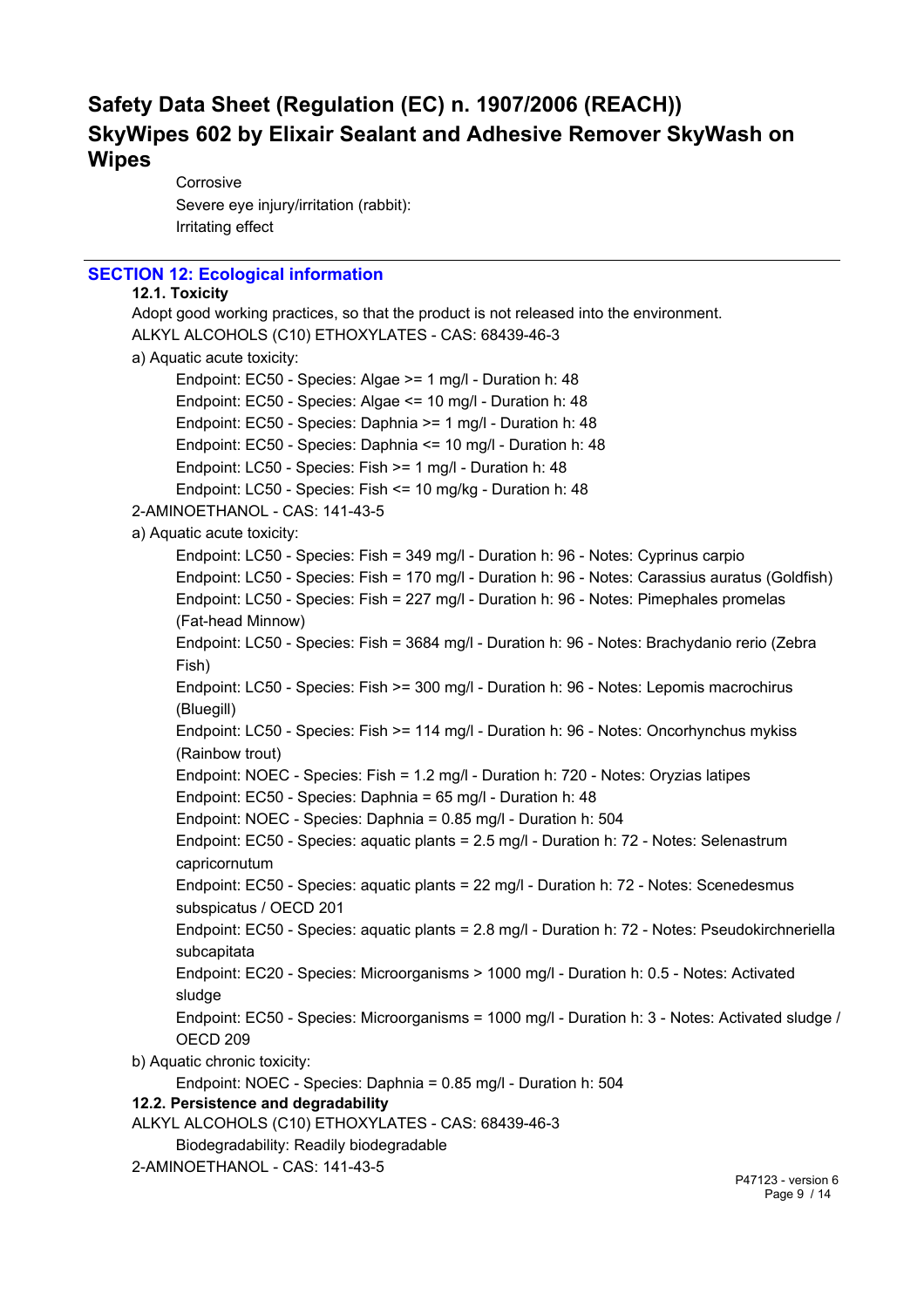Biodegradability: Biodegradability rate - Duration: 21 days - %: > 90 **12.3. Bioaccumulative potential** ALKYL ALCOHOLS (C10) ETHOXYLATES - CAS: 68439-46-3 Not bioaccumulative 2-AMINOETHANOL - CAS: 141-43-5 Log Pow - Test: OECD 107 -1.91 **12.4. Mobility in soil** ALKYL ALCOHOLS (C10) ETHOXYLATES - CAS: 68439-46-3 Readily absorbed into soil. Soluble in water. 2-AMINOETHANOL - CAS: 141-43-5 Log Koc 1.17 **12.5. Results of PBT and vPvB assessment** vPvB Substances: None - PBT Substances: None **12.6. Other adverse effects** No harmful effects expected.

## **SECTION 13: Disposal considerations**

### **13.1. Waste treatment methods**

Recover if possible. In so doing, comply with the local and national regulations currently in force. Codes of wastes (Décision 2001/573/EC, Directive 2006/12/EEC, Directive 94/31/EEC on hazardous waste):

15 02 02\* absorbents, filter materials (including oil filters not otherwise specified), wiping cloths, protective clothing contaminated by dangerous substances

## **SECTION 14: Transport information**

| 14.1. UN number                                                                                 |
|-------------------------------------------------------------------------------------------------|
| Not classified as dangerous in the meaning of transport regulations.                            |
| 14.2. UN proper shipping name                                                                   |
| N.A.                                                                                            |
| 14.3. Transport hazard class(es)                                                                |
| N.A.                                                                                            |
| 14.4. Packing group                                                                             |
| N.A.                                                                                            |
| 14.5. Environmental hazards                                                                     |
| ADR-Enviromental Pollutant:<br>No.                                                              |
| IMDG-Marine pollutant:<br>No.                                                                   |
| 14.6. Special precautions for user                                                              |
| N.A.                                                                                            |
| 14.7. Transport in bulk according to Annex II of Marpol and the IBC Code                        |
| N.A.                                                                                            |
| The product is transported in conditions that comply with exemption criteria for ADR transport. |
|                                                                                                 |

### **SECTION 15: Regulatory information**

#### **15.1. Safety, health and environmental regulations/legislation specific for the substance or mixture**

Dir. 98/24/EC (Risks related to chemical agents at work)

Dir. 2000/39/EC (Occupational exposure limit values)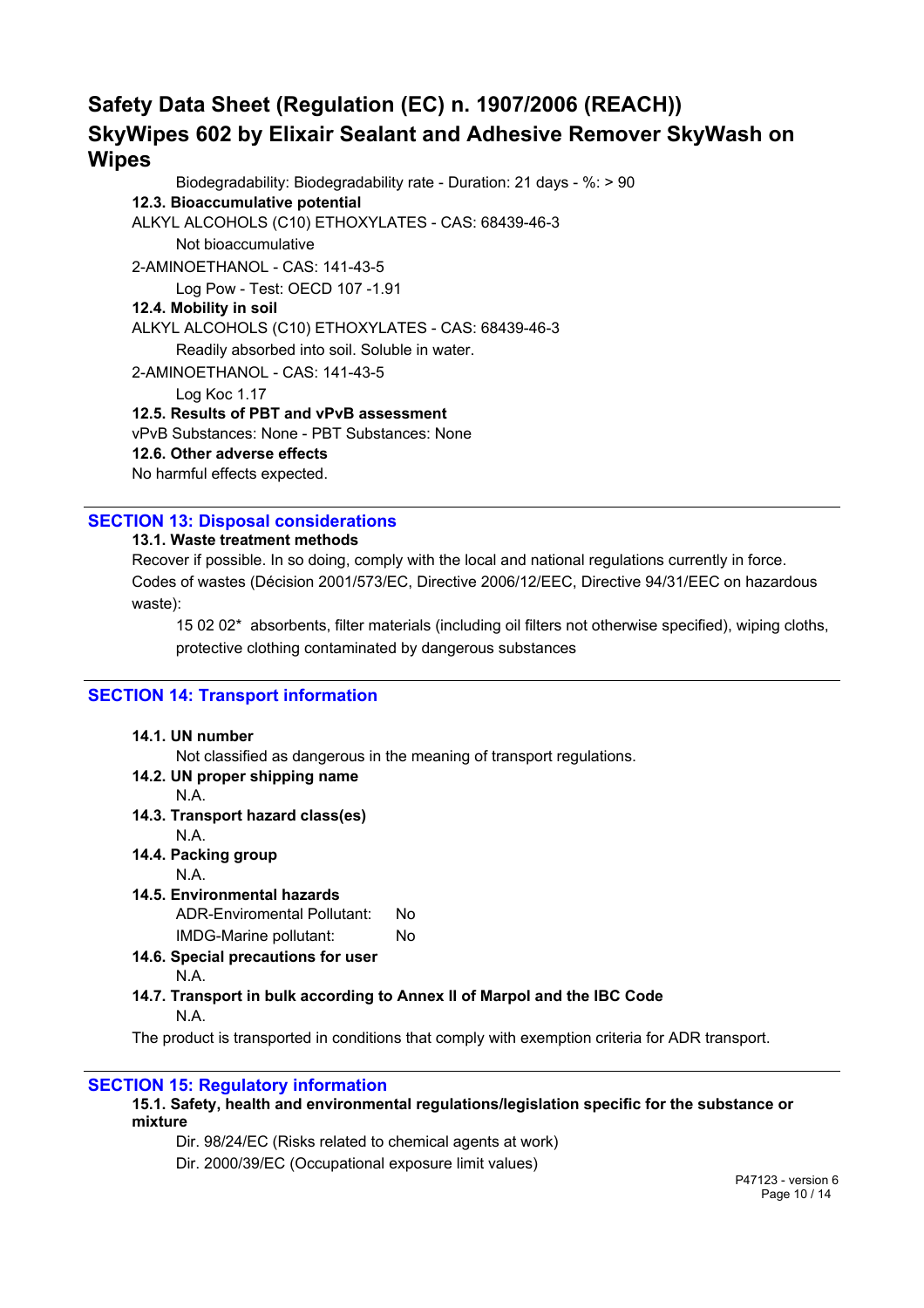Regulation (EC) n. 1907/2006 (REACH) Regulation (EC) n. 1272/2008 (CLP) Regulation (EC) n. 790/2009 (ATP 1 CLP) and (EU) n. 758/2013 Regulation (EU) 2015/830 Regulation (EU) n. 286/2011 (ATP 2 CLP) Regulation (EU) n. 618/2012 (ATP 3 CLP) Regulation (EU) n. 487/2013 (ATP 4 CLP) Regulation (EU) n. 944/2013 (ATP 5 CLP) Regulation (EU) n. 605/2014 (ATP 6 CLP) Regulation (EU) n. 2015/1221 (ATP 7 CLP) Regulation (EU) n. 2016/918 (ATP 8 CLP) Regulation (EU) n. 2016/1179 (ATP 9 CLP) Regulation (EU) n. 2017/776 (ATP 10 CLP) Regulation (EU) n. 2018/669 (ATP 11 CLP) Regulation (EU) n. 2018/1480 (ATP 13 CLP) Regulation (EU) n. 2019/521 (ATP 12 CLP)

Restrictions related to the product or the substances contained according to Annex XVII Regulation (EC) 1907/2006 (REACH) and subsequent modifications:

Restrictions related to the product: Restriction 3 Restrictions related to the substances contained: No restriction.

Listed or in compliance with the following international inventories:

Labelling of detergents (EC Regulations 648/2004 and 907/2006): SkyWipes 602 by Elixair Sealant and Adhesive Remover SkyWash on Wipes non-ionic surface active agents < 5% Preservatives: < 5%

Labelling of biocides (Regulations 1896/2000, 1687/2002, 2032/2003, 1048/2005, 1849/2006, 1451/2007 and Directive 98/8/EC):

N.A.

Where applicable, refer to the following regulatory provisions : Directive 2003/105/CE ('Activities linked to risks of serious accidents') and subsequent amendments. 1999/13/EC (VOC directive) Dir. 2004/42/EC (VOC directive)

Provisions related to directive EU 2012/18 (Seveso III):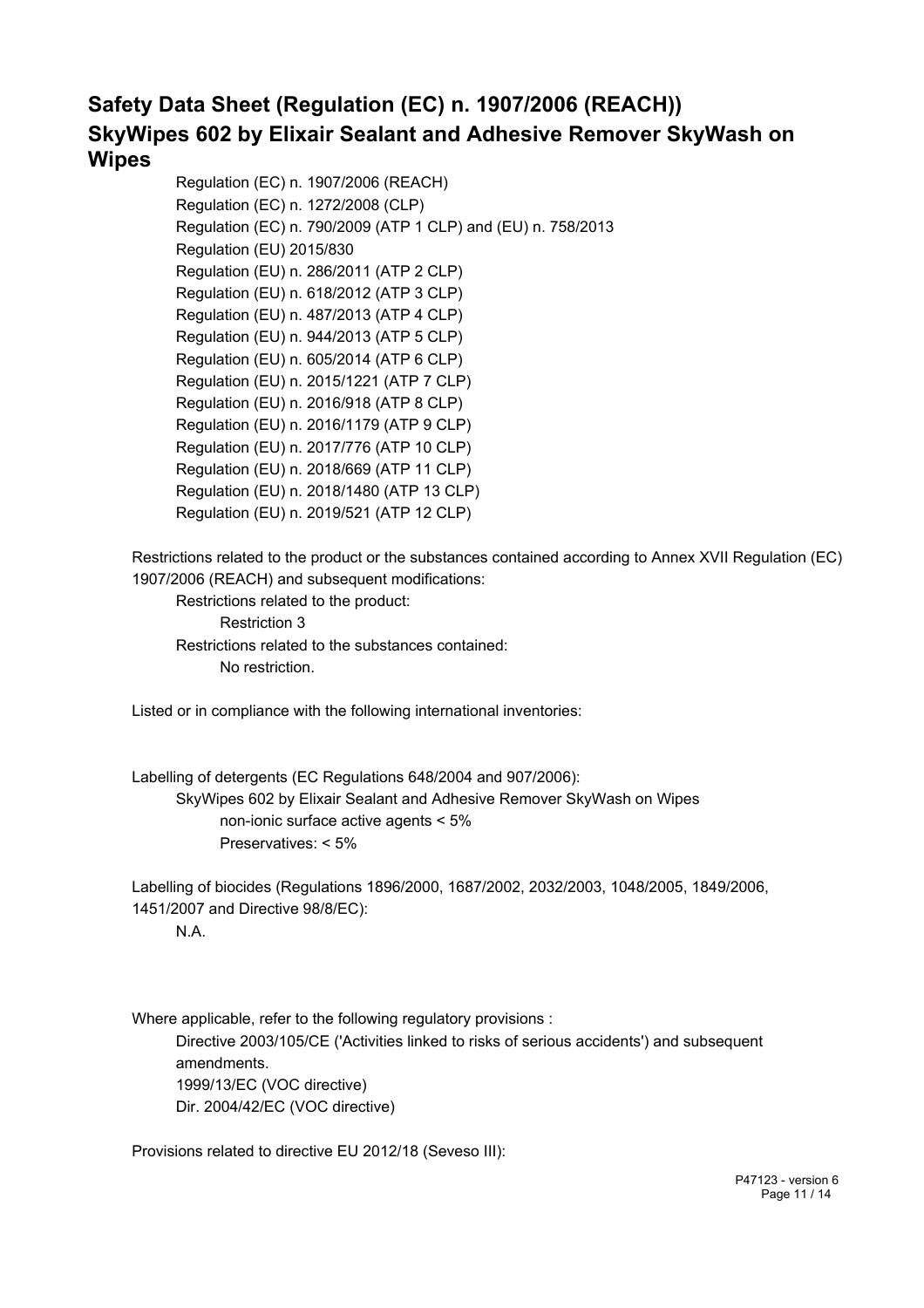Seveso III category according to Annex 1, part 1 None

## **15.2. Chemical safety assessment**

No

## **SECTION 16: Other information**

N.A.: Not Applicable or Not Available

Full text of phrases referred to in Section 3: H302 Harmful if swallowed. H318 Causes serious eye damage. H332 Harmful if inhaled. H335 May cause respiratory irritation. H312 Harmful in contact with skin. H314 Causes severe skin burns and eye damage. H412 Harmful to aquatic life with long lasting effects.

| <b>Hazard class and</b><br>hazard category | Code         | <b>Description</b>                                              |
|--------------------------------------------|--------------|-----------------------------------------------------------------|
| Acute Tox, 4                               | 3.1/4/Dermal | Acute toxicity (dermal), Category 4                             |
| Acute Tox, 4                               | 3.1/4/Inhal  | Acute toxicity (inhalation), Category 4                         |
| Acute Tox. 4                               | 3.1/4/Oral   | Acute toxicity (oral), Category 4                               |
| Skin Corr. 1B                              | 3.2/1B       | Skin corrosion, Category 1B                                     |
| Eye Dam. 1                                 | 3.3/1        | Serious eye damage, Category 1                                  |
| Eye Irrit. 2                               | 3.3/2        | Eye irritation, Category 2                                      |
| STOT SE3                                   | 3.8/3        | Specific target organ toxicity - single exposure,<br>Category 3 |
| Aquatic Chronic 3                          | 4.1/C3       | Chronic (long term) aquatic hazard, category 3                  |

Classification and procedure used to derive the classification for mixtures according to Regulation (EC) 1272/2008 [CLP]:

| <b>Classification according to Regulation (EC) Nr.</b><br>1272/2008 | <b>Classification procedure</b> |
|---------------------------------------------------------------------|---------------------------------|
| Eye Irrit. 2, H319                                                  | Calculation method              |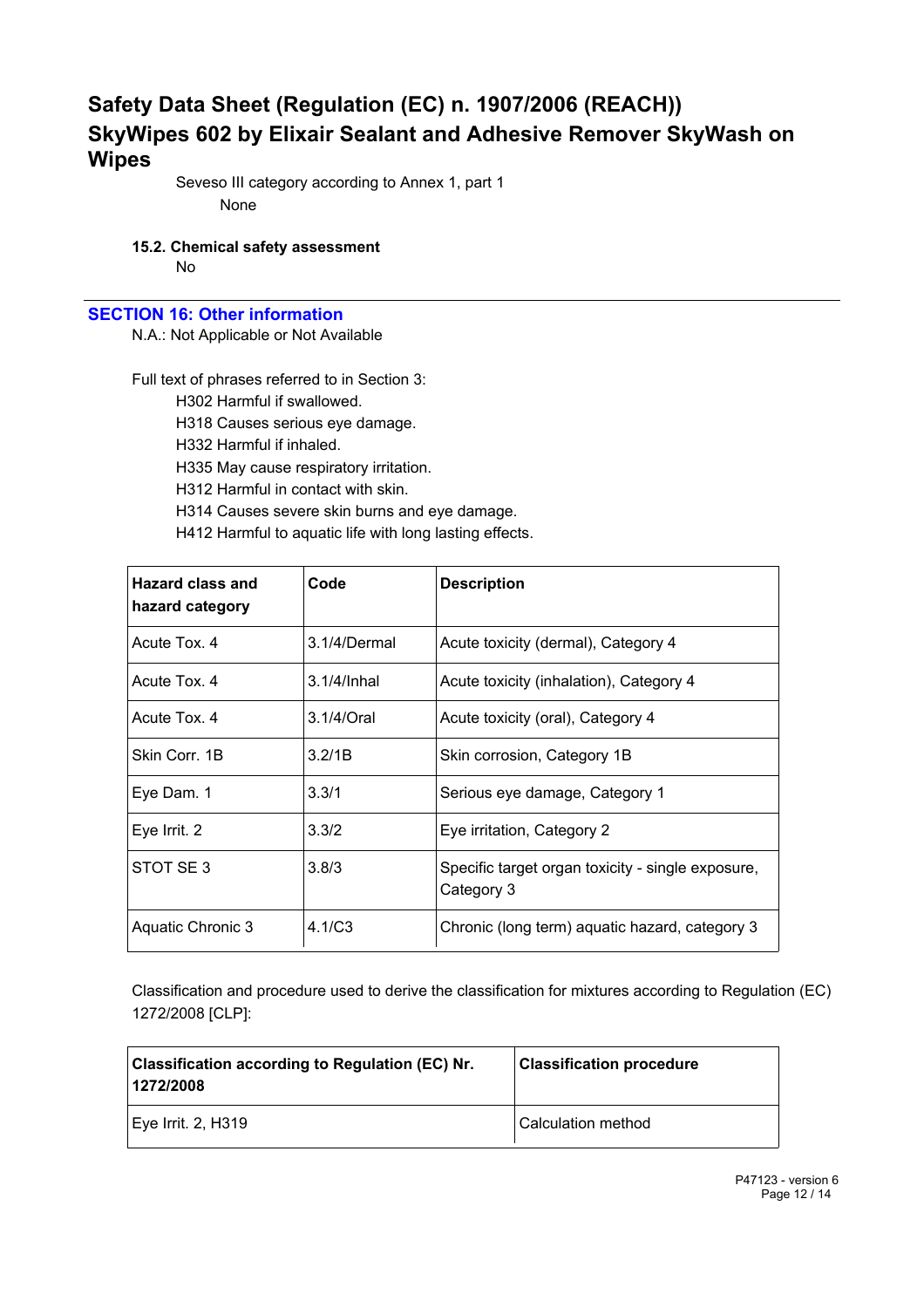This document was prepared by a competent person who has received appropriate training. Main bibliographic sources:

ECDIN - Environmental Chemicals Data and Information Network - Joint Research Centre, Commission of the European Communities SAX's DANGEROUS PROPERTIES OF INDUSTRIAL MATERIALS - Eight Edition - Van Nostrand Reinold CCNL - Appendix 1 Insert further consulted bibliography

Important confidentiality : this document contains confidential information that is proprietary to SOCOMORE. Subject to legal provisions determining otherwise, the distribution, republication or re-transmission of this document, in full or in part, must be limited to clearly identified individuals, either because they use the product, or to provide HSE information. Any communication of this document outside of this framework without our written consent is strictly forbidden.

SOCOMORE strongly advises every recipient of this safety data sheet to read it carefully and to consult experts in the field if necessary or appropriate, in order to understand the information it contains, notably the possible dangers associated with this product. The users must ensure the conformity and completeness of this information with regards to their specific use of the product.

The information contained herein is based on our state of knowledge at the above-specified date. It refers solely to the product indicated and constitutes no guarantee of particular quality. It is the responsibility of the purchaser/user to ensure that their activities conform with current legislation in force.

The information is considered correct, but it is not exhaustive and it shall be used only as a guide which is based on the current knowledge of the substance or mixture and it is applicable to the safety precautions appropriate for the product.

| ADR:        | European Agreement concerning the International Carriage of               |
|-------------|---------------------------------------------------------------------------|
|             | Dangerous Goods by Road.                                                  |
| ATE:        | <b>Acute Toxicity Estimate</b>                                            |
| ATEmix:     | Acute toxicity Estimate (Mixtures)                                        |
| CAS:        | Chemical Abstracts Service (division of the American Chemical Society).   |
| CLP:        | Classification, Labeling, Packaging.                                      |
| DNEL:       | Derived No Effect Level.                                                  |
| EINECS:     | European Inventory of Existing Commercial Chemical Substances.            |
| GefStoffVO: | Ordinance on Hazardous Substances, Germany.                               |
| GHS:        | Globally Harmonized System of Classification and Labeling of              |
|             | Chemicals.                                                                |
| IATA:       | International Air Transport Association.                                  |
| IATA-DGR:   | Dangerous Goods Regulation by the "International Air Transport"           |
|             | Association" (IATA).                                                      |
| ICAO:       | International Civil Aviation Organization.                                |
| ICAO-TI:    | Technical Instructions by the "International Civil Aviation Organization" |
|             | (ICAO).                                                                   |
| IMDG:       | International Maritime Code for Dangerous Goods.                          |
| INCI:       | International Nomenclature of Cosmetic Ingredients.                       |